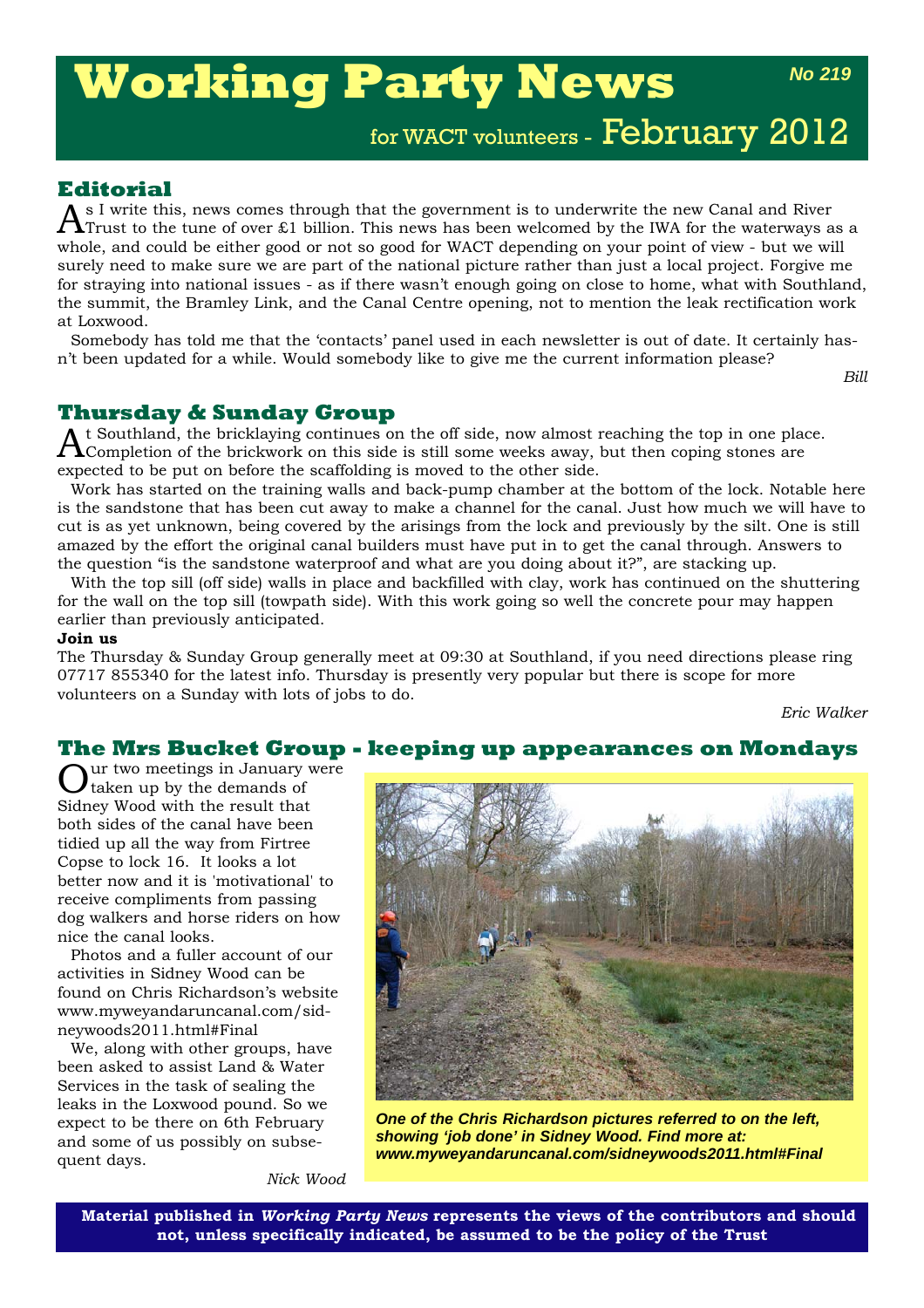#### **Mid Week Working Party**

The 2011 season closed for the Mid Week Working Party just before Christmas with the traditional **I** visits to Run Common. There is always a seasonal welcome here from the local residents. One difference this year, though, was that the channel to the north of the road, while still well-formed appeared to be bone dry, even now.

Another change this year was that, with the refurbishment of the canalside Three Compasses, the Navvies' Lunch got put back to after Christmas and at a non-canalside venue, the Sir Roger Titchborne. Anyway, a most convivial lunch was enjoyed by all, mainly MWWP stalwarts but with a sprinkling of other navvies (and ex-navvies) too, on the 16th January. Thanks to Geoff Perks once again for arranging all this and so well.

The team have already been busy clearing passage once again at Dunsfold Park, and also providing John Smith with a little more muscle to keep on top of the upkeep of the Tickner's Yard site. This included improving the parking area and also preparing and painting marker posts for use when we get in to tackle the clearance that will be required at Southland. More recently an access route has been cleared at Farnhurst Bridge to enable heavier tree work, and also the bringing in of an excavator to tackle the build-up of sediment around an outfall here.

Looking forward to the bigger picture, the group will be providing smaller teams to support some of the key Trust projects including sending levies (sic) to the Loxwood Pound sealing campaign (6th to 17th February - don't miss out).

*Peter Lander (for Ray Pick)*

### **Tickner's Heath Depot**

 $A$ relatively quiet period - only seven days have been worked due to the Christmas and New Year lay off.<br>We have welcomed back our antipodean traveller Ken Bacon, who is already complaining about the lack of therms in the atmosphere. It's good to have him back, even if his stories of temperatures in the 40s (that's Celsius not Fahrenheit) does make one a trifle envious. Another returnee is Peter Andrews, our expert on all things diesel. Good to have you guys back .

Since the last entry there has been a certain amount of reorganisation in the sheds, mainly internal, and items should be more visible now, rather than hidden in odd corners.

Found lurking at the back of one of the sheds was a powered wheel barrow, and as it seemed as though it had not see the light of day for some time, it was stripped down and serviced by Francis Wellerd and Mick Jones, then given a vigorous test which it passed with flying colours. It has already proved its worth around the depot, in that it takes the physical aspect away as opposed to that used when operating a hand wheel barrow.

Talking of wheel barrows, here we should add our thanks to Richard Watson who has managed to fix the punctures in five of our barrows. This means we now have 14 useable barrows at the depot. Good job, Richard.

The team has now turned its attention to the outboards (four petrol and one electric) that are at present stored at Tickner's. Two have already been tested and found in working order. At present one of the Johnsons is proving a bit tedious, but Francis Wellerd and Peter Andrews are on the case and will no doubt have it running soon.

All the quick stage scaffolding battens have been moved to Southland at Eric Walker's request so, other than the uprights, transoms and cross braces, there are no longer any complete sections of such scaffolding at the depot.

The 'Green Goddess' has again been called into service at Brewhurst. Unfortunately the battery let us down, so off went Dave Kersley to the local battery suppliers and brought a larger capacity one. The old

| <b>Name</b>           | <b>Group/Project</b>         | Tel           | e-mail                         |
|-----------------------|------------------------------|---------------|--------------------------------|
| <b>WACT Office</b>    | General enquiries            | 01403 752403  | office@weyandarun.co.uk        |
| Vacant                | Working party coordinator    | 01403 752403  | restoration@weyandarun.co.uk   |
| <b>Michael Bates</b>  | Health & Safety Officer      | 07786 323515  | michael_bates@weyandarun.co.uk |
| <b>Eric Walker</b>    | Loxwood Projects             | 07717 855340  | tsg@weyandarun.co.uk           |
| Ray Pick              | <b>MidWeek Working Party</b> | 01483 272443  | anne.pick@btinternet.com       |
| John Empringham       | Monday Group                 | 01483 562657  | mondaygroup@weyandarun.co.uk   |
| <b>Kev Baker</b>      | Loxwood Link                 | 02380 861074  | loxwoodlink@weyandarun.co.uk   |
| John Smith            | <b>Tickner's Depot</b>       | 01903 235790  | depot@weyandarun.co.uk         |
| <b>Tony Clear</b>     | <b>Winston's Group</b>       | 01903 774 301 | winstonsgroup@weyandarun.co.uk |
| <b>Keith Nichols</b>  | Hedge laying                 | 01403 753882  | hedging@weyandarun.co.uk       |
| <b>Bill Nicholson</b> | <b>Visiting Groups</b>       | 01844 343 369 | bill@nwpg.org.uk               |
| <b>Bill Thomson</b>   | <b>Working Party News</b>    | 07777 668 928 | bill_thomson@weyandarun.co.uk  |